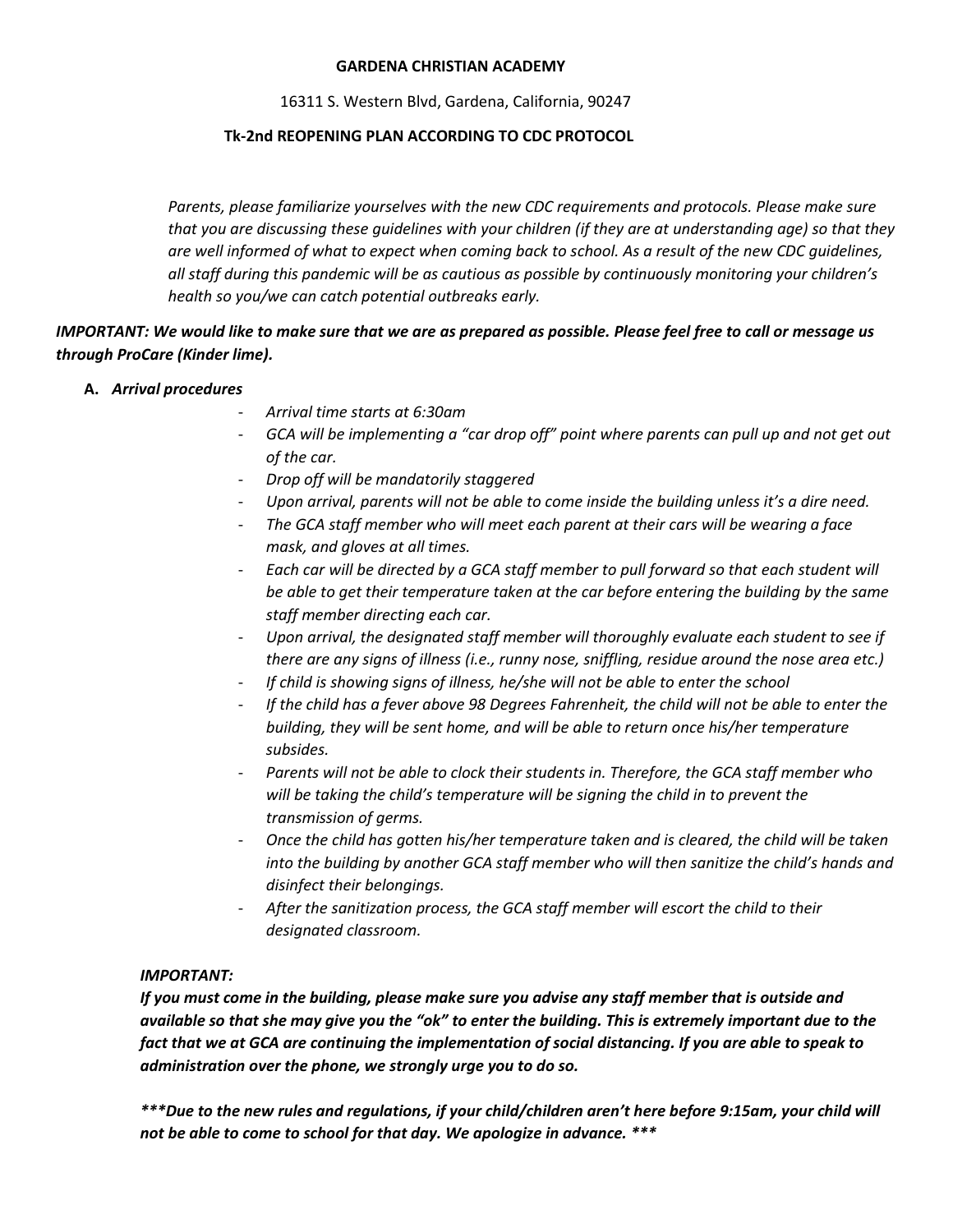*\*\*Each teacher will be required to wear a mask during all school hours when in the presence of the children and other\*\**

## *A. Lunch Procedures and Clean Up*

- *Before lunch, each child will be escorted to the restroom by their teacher to use the restroom, and to wash their hands before eating lunch*
- *Each child will be required to wash their hands for at least (20) seconds before sitting down to eat their food.*
- *During lunch hours, which are currently modified for the time being due to the required social distancing, each class will be eating their lunch in their classrooms separate from all the other classrooms.*
- *After lunch, the children will then be directed to sit on the floor, 6ft apart, so that their teacher will be able to clean and sanitize their eating area.*
- Tape markers will be outlined on the floor, tables, and anything else to create lines or squares to show the kids where to stand and or sit for distancing.
- *This includes but is not limited to:*
	- *Chairs*
	- *Tables*
	- *Handles*
	- *Lunch pales (if brought from home)*
	- *Individual cups*

#### *B. Bathroom Procedures*

- Only **(2)** kids at a time in the bathroom (with **(1)** toilette between each child for separation)
- Assure each child washes their hands thoroughly for (20) seconds
- After a child has used the restroom, the designated teacher will then disinfect the toilettes, and sinks the child utilized.
- The bathrooms will be thoroughly sanitized with Clorox/Lysol wipes. If we run out of either, we will then resort to a non-tyrannous disinfectant spray so that the children will be protected and not exposed to dangerous chemicals.

## *C. Naptime Procedures (Beds)*

- Before the children lay down for nap time, each teacher will sanitize each sleeping pad before laying them out and putting the bedding on each.
- Each child will use the same sleeping pad every day
- Child will be 6ft apart from other children while sleeping during nap times.
- Child will be required to bring a CLEAN sheet and blanket the beginning of each week in a clean clear bag.
- Child will also be required to take the same sheet and blanket home to be cleaned at the end of each week.
- Each individual child's sheet and blanket will be placed back inside their clear bag and kept safely in each child's individual locker.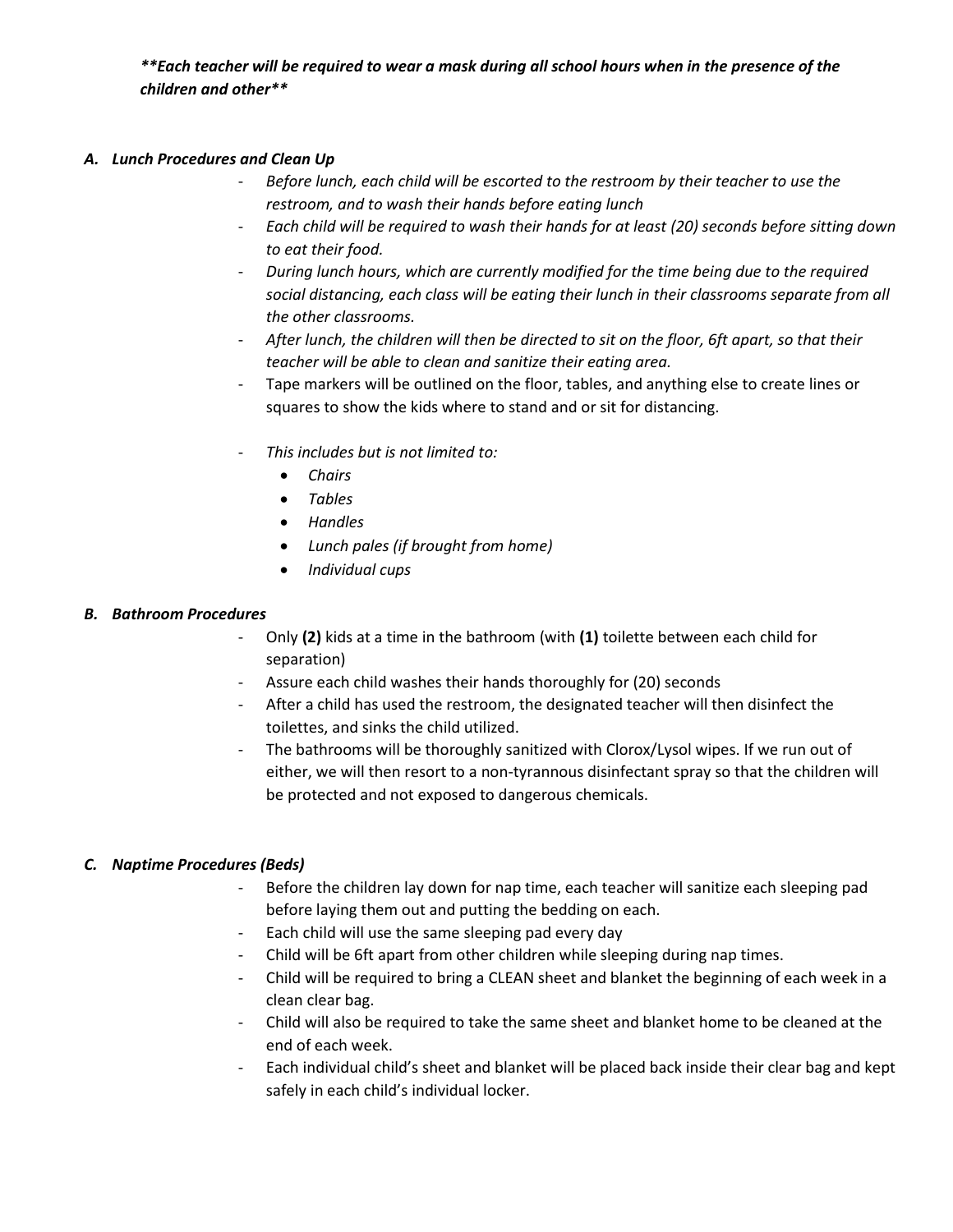#### *IMPORTANT:*

*Based off the CDC Reopening Guidelines, each child MUST bring his/her own sheets and blankets. Due to the urgency of this requirement, we here at Gardena Christian Academy will strongly enforce this guideline. Your child will not be able to attend school for the day if he/she are not properly prepared for the day or for the week.*

#### *D. Playtime and Toy Procedures*

- Small group of **(3)** children will be spread apart
- Classes will be separated during playtime schedule (1 class at a time outside and inside playtime)
- Each class will have a specific time scheduled to take their designated classrooms outside for distancing.
- The sanitization of toys and equipment will be done after each individual class has completed their outdoor activities.
- There will be a 10-15-minute window between each class in order to thoroughly clean all playground equipment
- All soft toys, sensory bins and toys will be removed
- Costumes will no longer be allowed indefinitely

#### *E. Outside Play Equipment*

- Only one class at a time on the yard
- Sanitize equipment before and after each group\
- Each piece of equipment will be sanitized thoroughly after each class
- Playground equipment will be cleaned and sanitized with Clorox/Lysol wipes and or spray wiped with disposable wipes and or paper towels.

## *F. Closing Procedures: Front Desk and iPad*

- One teacher at the front desk
- Parents will not be able to come in unless it's an extremely important matter that needs to be discussed face to face.
- Once the front desk teacher sees the parent, that staff member will then contact the intended teacher that is responsible for that parent's child.
- Front desk teacher will contact teacher via phone call and or walkie-talkie, and notify the teacher in charge to send the child up front
- A designated staff member will go to the classroom where the child is and escort that child to the parent waiting.
- Designated staff member will open the front door for the child
- That same staff member who retrieved the student will clock each student out as well
- Sanitize front desk before and after each student leaves
- Sanitize iPad before after each use
- Clean and sanitize tables
- Make sure all rooms are clean and sanitized
- Make sure each doorknob and handle are disinfected